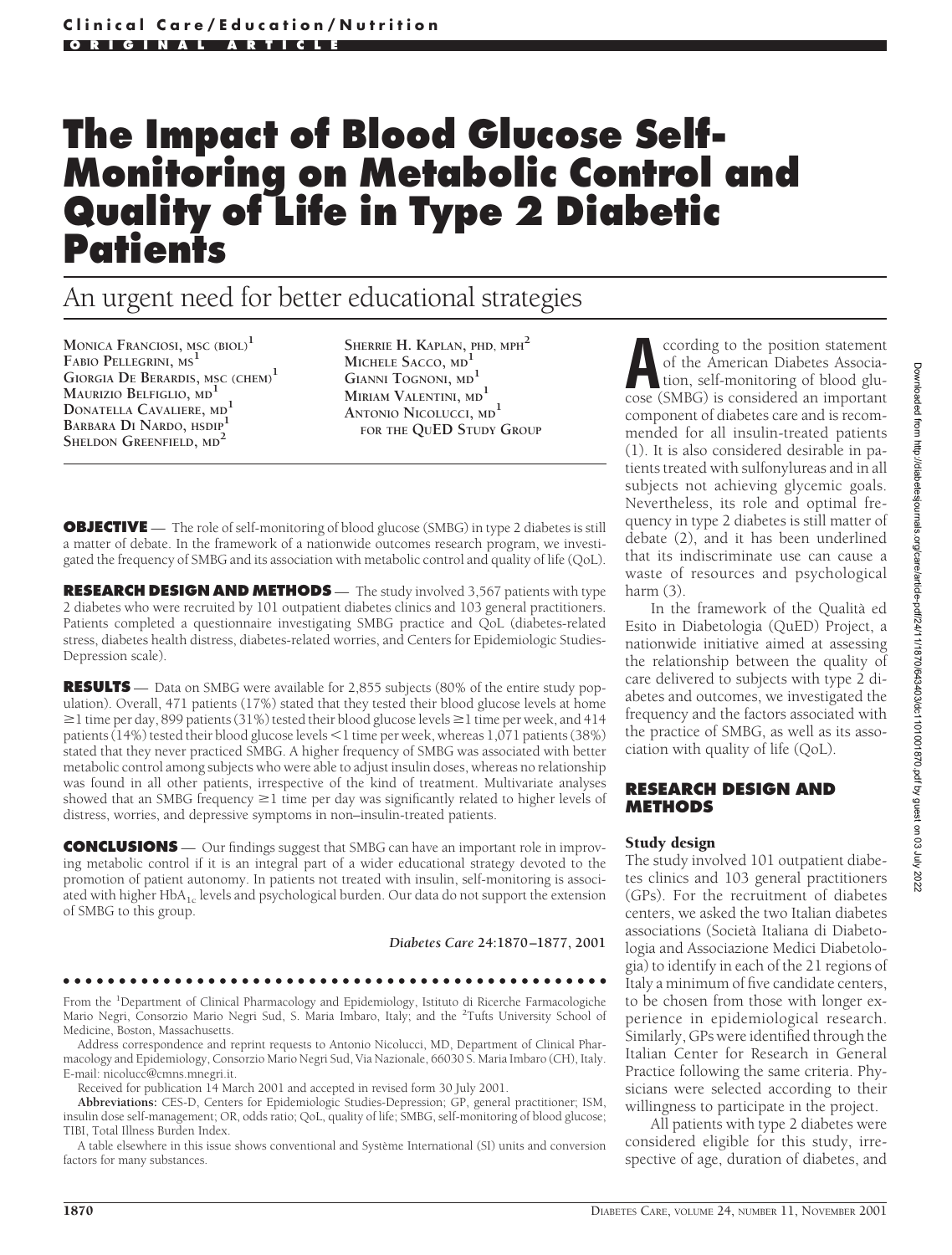treatment. In diabetes clinics, patients were sampled by using random lists, stratified by patient age ( $\leq 65$  or  $\geq 65$ ) years). Each center was asked to recruit at least 30 patients, whereas GPs only enrolled patients in whom they were primarily responsible for diabetes care. The present analysis refers to the data collected at study entry; patients will be followed for 5 years, and information will be collected at 6-month intervals.

All data concerning general medical history and specific diabetes history were collected by the patient's physician by using study forms specifically developed for the project. Doctors were also asked to report whether patients were able to adjust insulin doses.

For all clinical variables, the last value in the previous 12 months was requested. Because normal ranges for glycated hemoglobin varied among the different centers, the percentage change with respect to the upper normal value (actual value/ upper normal limit) was estimated and multiplied by 6.2.

All patients recruited were requested to complete a questionnaire investigating SMBG practice, the presence and severity of diabetes complications and comorbidities, and QoL. In particular, the performance of SMBG was assessed by questioning frequency on a six-point scale ranging from  $>1$  time per day to never. This information was crosschecked with another question, present in a completely different section of the questionnaire, regarding the number of times blood glucose had been measured in the last 2 weeks. The answers to these two questions showed to be strongly correlated (Spearman correlation coefficient  $= 0.84$ ,  $P < 0.0001$ ), thus providing reassurance regarding the reliability of the information. Patients were also asked to report the frequency of hypoglycemic symptoms (sweating, weakness, trembling) on a five-point scale ranging from  $\geq$ 1 time per week to never.

The presence and severity of diabetes complications and comorbidities were summarized by using the Total Illness Burden Index (TIBI), a widely used measure of comorbidity that was specifically developed for outpatient populations (4). This index can be used as a continuous measure or categorized into four classes of increasing severity.

QoL was investigated by using the following diabetes-specific measures developed in the framework of the Patient Outcomes Research team (PORT) —Diabetes 2 (5):

1. Diabetes-related stress. Composed of eight items, this measure is derived from the questionnaire developed by Dunn et al. (6) and explores emotional adjustment in patients with diabetes. In particular, this scale assesses feelings of being "different" and leading a different life style, of living under a life sentence, and of diabetes being "the worst thing that ever happened." Answers are given on a five-point Likert scale, ranging from "strongly disagree" to "strongly agree."

2. Diabetes health distress. This measure is composed of five items and explores the extent to which diabetes is a source of frustration, discouragement, nuisance, or concern. Patients are asked how often in the past 4 weeks diabetes was responsible for such feelings, and answers are based on a five-point Likert scale, ranging from "all of the time" to "none of the time."

3. Diabetes-related worries. The questionnaire includes seven items investigating how much patients are worried or concerned about the consequences of diabetes (complications, disability, early death). The answers are based on a fivepoint Likert scale, ranging from "extremely worried" to " not worried at all."

For all of the scales, the scores range between 0 and 100, with higher scores indicating higher levels of stress, distress, and worries. To evaluate the presence of depressive symptoms, we also used the Centers for Epidemiologic Studies-Depression (CES-D) scale (7), composed of 20 items, with a score ranging from 0 to 60. Higher scores indicate higher levels of depressive symptoms.

The translation, cultural adaptation, and validation of the Italian version of the instruments were performed specifically for this study. Standard forward/ backward techniques were used to ensure conceptual equivalence (8).

#### The Italian health care system

All Italian citizens are covered by government health insurance and are registered with a GP. Primary care for diabetes is provided by GPs and outpatient diabetes clinics, which are staffed by diabetologists and/or internists. Patients can choose between the two health care systems according to their preference or can be referred to diabetes clinics by their GPs. It is esti-

mated that  $\sim$  50% of patients with type 2 diabetes are treated by GPs only. Diabetes education is often provided by the personnel operating in diabetes clinics as well as by GPs. The costs of reagent strips and glucometers are usually covered by the national health system; due to variations in regional policies, a maximum yearly amount is fixed for non–insulintreated patients in some regions. No national guideline is available for SMBG, and practices vary among the different providers.

### Statistical analysis

Analysis was initially performed based on a series of univariate comparisons. The  $\chi^2$ test was used to detect association between patient characteristics and frequency of SMBG. When a continuous variable was categorized in more than two levels, the  $\chi^2$  Mantel-Haenszel test for linear association was applied. Values of continuous variables and QoL scores across SMBG frequency classes were compared using the Kruskall-Wallis one-way analysis of variance. To account for the multilevel nature of the data (patients clustered within physician/practice) and to control simultaneously for the possible confounding effects of the different variables, we also used multilevel models (9,10). These models allow consideration of the separated contribution to the total variance given by patient and physicianrelated characteristics, thus minimizing the risk of false-positive results. The deviance test with a  $\chi^2$  distribution was used to assess whether the proportion of variance at physicians' level significantly differed from 0 or, put in another way, whether the multilevel structure of the data needed to be taken into account. Setting of care (GPs versus diabetes clinics), number of physicians practicing within diabetes clinics, and average number of patients per physician seen in 1 month were considered level 2 variables, whereas all patient characteristics were considered level 1 variables.

In particular, multilevel logistic regression (namely, a random intercept model) was applied to evaluate factors associated with performing SMBG with a frequency  $\geq 1$  time per day. Results are expressed in terms of odds ratios (ORs) and 95% CI. The following patient characteristics (level 1 variables) were tested, with the first category of each considered the reference: age  $(<55, 55-65, >65$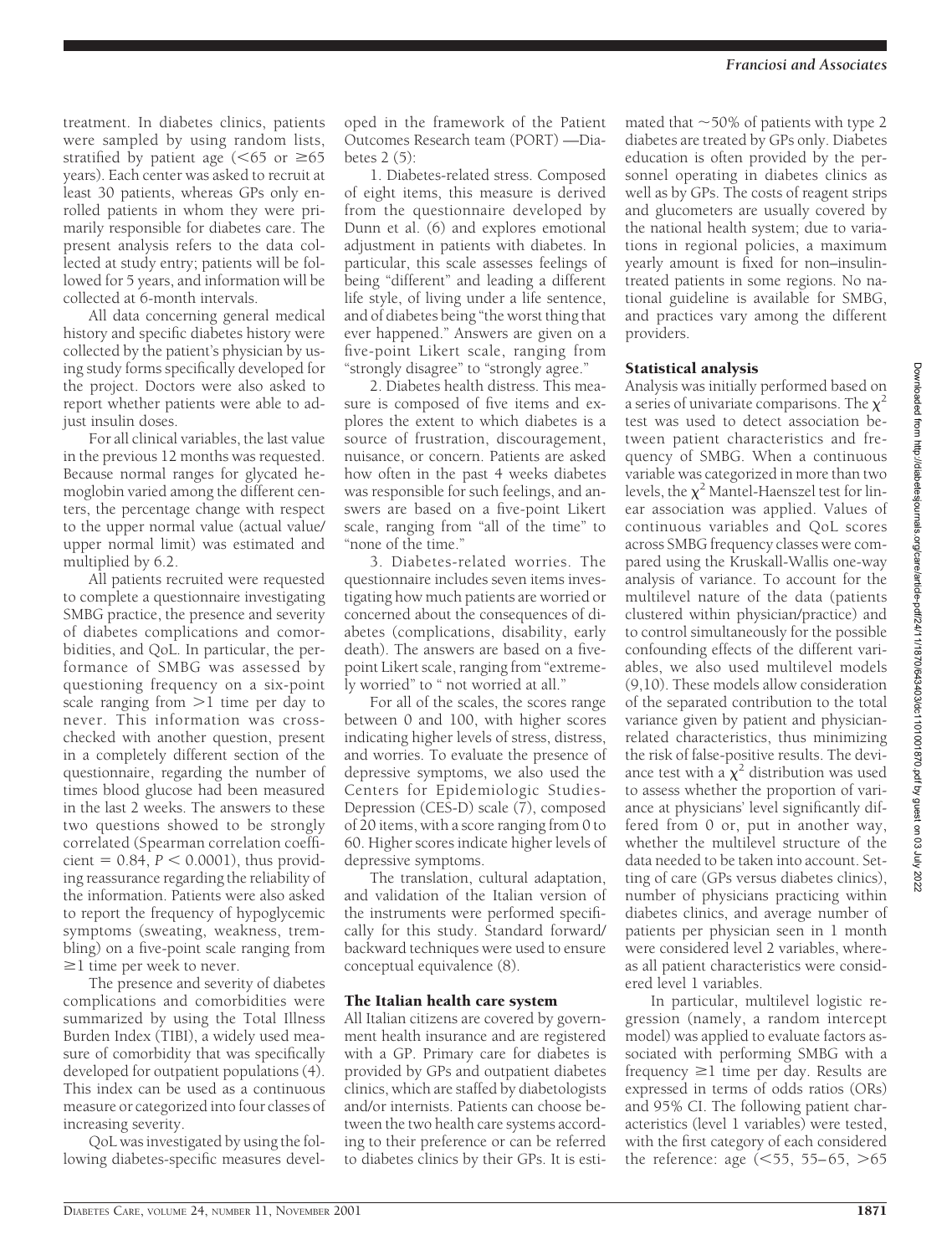years); gender (men, women); living alone (yes, no); years of education  $(>=5,$  $\leq$ 5); BMI (>27 kg/m<sup>2</sup> in men or >26 kg/m<sup>2</sup> in women,  $\leq$ 27 kg/m<sup>2</sup> in men or  $\leq$ 26 kg/m<sup>2</sup> in women); duration of diabetes (5, 5–10, -10 years); TIBI (class 1, class 2, class 3, class 4); diabetes treatment (diet  $\pm$  oral agents, insulin, insulin + oral agents); frequency of hypoglycemic symptoms (never to  $\leq 1$  time per month,  $\geq 1$  time per month,  $\geq 1$  time per week); and ability to adjust insulin doses (no, yes).

Multilevel linear regression (i.e., random intercept models) was applied to evaluate correlates of  $HbA_{1c}$  levels. The analysis was run separately for insulintreated and non– insulin-treated subjects. The following covariates were considered: gender, living alone, education, setting of care (all coded as in the logistic model), age, BMI, duration of diabetes, TIBI, and  $HbA_{1c}$  (continuous variables). Additional variables tested in insulintreated patients were the following: frequency of hypoglycemic symptoms, ability to adjust insulin doses (both coded as in the logistic model), and number of insulin injections per day  $(1, 2, >2)$ .

To test the combined effect of insulin dose self-management (ISM) and frequency of SMBG on metabolic control, patients were classified into four categories: ISM yes and SMBG  $\geq$  1 time per day (reference category); ISM yes and SMBG  $\geq$ 1 time per week; ISM yes and SMBG < 1 time per week; and ISM no, irrespective of the frequency of SMBG.

The independent association between SMBG frequency and QoL was initially tested with a series of multilevel linear regression models with stress, distress, worries, and CES-D scores as dependent variables. All the analyses were run separately for insulin-treated and non– insulin-treated subjects. Because for all the QoL scores the amount of variance explained by level 2 variables was trivial and statistically not significant, two-level structure was deemed not necessary and ordinary least-squares models were applied. The following covariates were considered: gender, living alone, education, setting of care (all coded as in the logistic models), age, BMI, duration of diabetes, TIBI, and  $HbA_{1c}$  (continuous variables). Additional variables tested in insulintreated patients were the following: frequency of hypoglycemic symptoms, ability to adjust insulin doses (both coded

as in the logistic model), and number of insulin injections per day (1 [reference  $categorical, 2, >2$ ). The association of SMBG frequency with the aforementioned scales is expressed in terms of parameters with standard error of the mean (SEM).

For the validation of QoL questionnaires, a multitrait, multi-item method was used (11–13). This method allows determination of whether each item in a scale is substantially related ( $r \ge 0.40$ ) to the total score computed from the other items in that scale (item convergent validity criterion). Reliability of internal consistency was estimated for each multiitem scale by the Cronbach's  $\alpha$  coefficient (14). Furthermore, the percentages of respondents achieving either the highest score (ceiling) or lowest score (floor) were calculated.

All of the instruments used showed excellent psychometric characteristics. In particular, for all of the scales, the Cronbach's  $\alpha$  coefficient largely exceeded the minimum accepted value of 0.70 (Stress 0.81, Distress 0.91, Worries 0.92, CES-D 0.89). On the same line, item-scale correlation was extremely satisfactory  $(>0.40)$ for all but one item on the CES-D scale (0.20) and one on the Stress scale (0.37). Percentages at ceiling and floor were also in an acceptable range (Stress 0.4 and 0.6; Distress 11.5 and 1.4; Worries 5.7 and 4.4; CES-D 0.5 and 0; respectively).

All analyses were performed using SAS statistical software (Version 8.1; SAS Institute, Cary, NC) (15).

## **RESULTS**

## SMBG correlates

Of 3,567 type 2 diabetic patients recruited, 2,968 (83%) completed the questionnaire. The information relative to the frequency of SMBG was available for 2,855 subjects (96% of respondents, 80% of entire study population).

Overall, 471 patients (17%) stated that they tested their blood glucose levels at home at least once per day, 899 (31%) at least once a week, and 414 (14%) less than 1 time per week, whereas 1,071 (38%) never practiced SMBG. A glucometer was used by 99% of the patients who tested their blood glucose levels at least one time per day, by 95% of those who tested their blood glucose levels at least once per week, and by 73% of the remaining patients. The characteristics of the study population according to the frequency of SMBG are shown in Table 1.

Independent correlates of practicing SMBG at least once per day were investigated with a multilevel logistic regression, showing that a statistically significant proportion of the variance (15%; deviance test  $P < 0.0001$ ) was explained at the physicians' level.

Women (OR 1.35, 95% CI 1.07– 1.72), insulin-treated patients (2.86, 1.82– 4.48 for insulin alone and 2.27, 1.42–3.60 for combination with oral agents), patients experiencing hypoglycemic symptoms (2.86, 1.95–4.20), and patients who were able to self-adjust insulin doses (2.31, 1.47–3.64) were more likely to perform self-monitoring. On the other hand, patients older than 65 years  $(0.71, 0.53 - 0.96)$ , patients with  $\leq$  5 years of education (0.63, 0.49–0.81), and patients treated by GPs (0.60, 0.41–0.87) were less likely to frequently test their blood glucose levels.

## SMBG and metabolic control

The analysis of metabolic control in the entire study population showed a statistically significant increase in mean  $HbA_{1c}$ levels with increasing frequency of SMBG (Table 1). No association between  $HbA_{1c}$ levels and SMBG frequency was found in patients treated with insulin  $(P = 0.24)$ . Nevertheless, when ISM was taken into account, a statistically significant association emerged; mean  $HbA_{1c}$  levels were  $7.5 \pm 1.8\%$  (ISM yes, SMBG  $\geq$ 1 time per day),  $7.8 \pm 1.7\%$  (ISM yes, SMBG  $\geq 1$  per week),  $7.9 \pm 1.8\%$  (ISM yes, SMBG  $\leq 1$ time per week), and  $8.3 \pm 1.9\%$  (ISM no, irrespective of SMBG frequency) (*P* 0.002). The independent association between frequency of SMBG and metabolic control was investigated separately for non–insulin-treated and insulin-treated patients by using hierarchical linear models. Among the former, 27% of the total variance was explained at physicians' level (deviance test  $P < 0.0001$ ). A frequency of SMBG  $\geq$ 1 time per day or  $\geq$ 1 time per week was related to significantly higher  $HbA_{1c}$  levels. A poorer metabolic control was also associated with increasing BMI, female gender, and longer duration of diabetes, whereas patients treated with diet alone showed lower  $HbA_{1c}$  levels as opposed to those taking oral agents. Level 2 variables were not independently associated with  $HbA_{1c}$  levels (Table 2).

In the model involving insulin-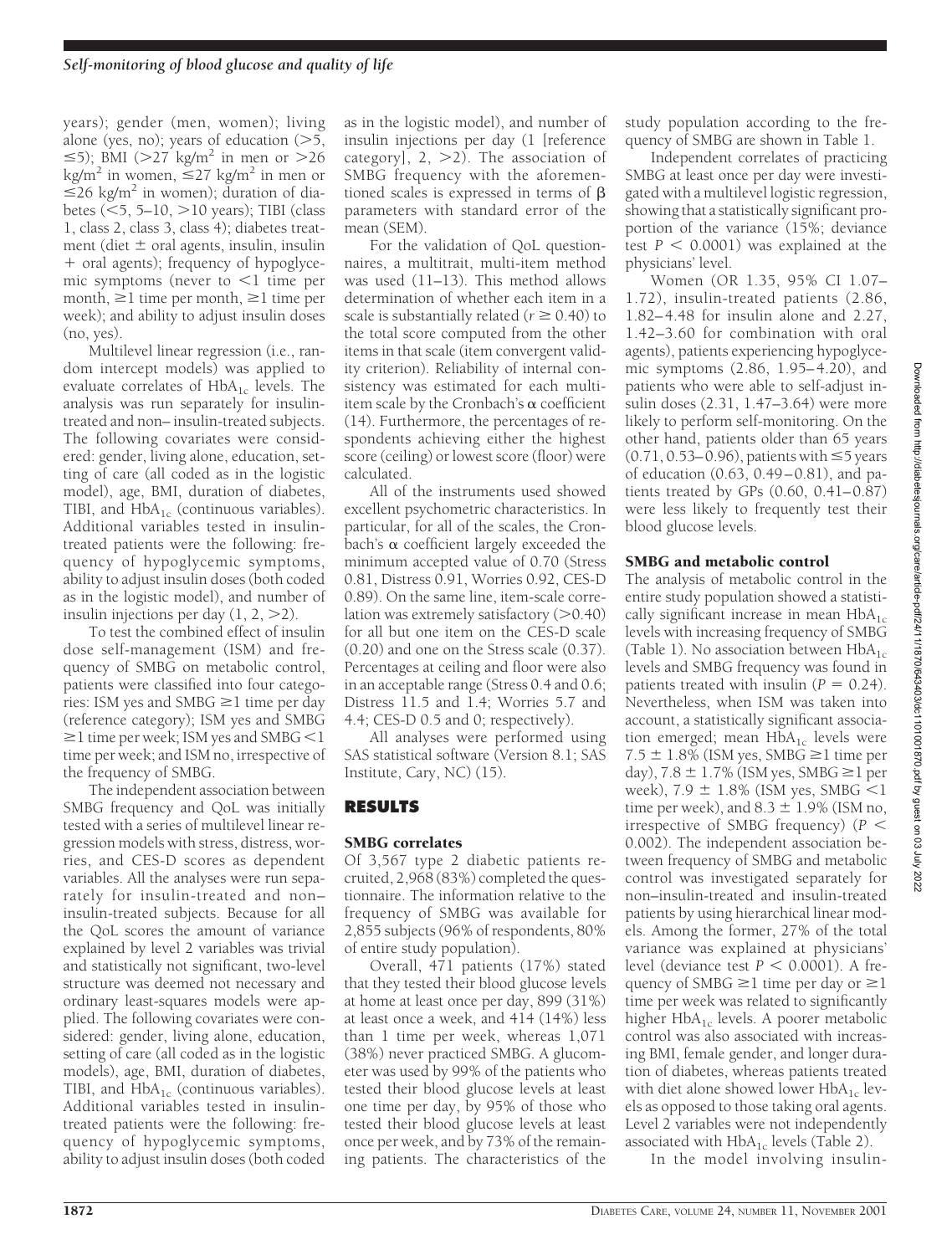## **Table 1—***Frequency of SMBG according to patient characteristics (***n** *2,855)*

|                                         |                 |                 | Frequency of blood glucose self-testing |                 |        |
|-----------------------------------------|-----------------|-----------------|-----------------------------------------|-----------------|--------|
|                                         | $\geq$ 1/day    | $\geq$ 1/week   | $<$ 1/week                              | Never           | $P^*$  |
| Overall patient characteristics         |                 |                 |                                         |                 |        |
| п                                       | 471             | 899             | 414                                     | 1,071           |        |
| Sex                                     |                 |                 |                                         |                 | 0.04   |
| Males                                   | 49.8            | 56.5            | 53.4                                    | 57.2            |        |
| Age (years)                             | $61.1 \pm 11.2$ | $62.0 \pm 10.2$ | $63.0 \pm 10.4$                         | $63.7 \pm 9.6$  | 0.001  |
| Education (years)                       |                 |                 |                                         |                 | 0.001  |
| $\leq 5$                                | 57.1            | 52.0            | 49.3                                    | 45.3            |        |
| Living alone                            |                 |                 |                                         |                 | 0.96   |
| No                                      | 88.1            | 87.3            | 87.0                                    | 87.7            |        |
| BMI (men)                               | $26.9 \pm 4.8$  | $27.1 \pm 3.6$  | $27.0 \pm 3.5$                          | $28.0 \pm 3.7$  | 0.001  |
| BMI (women)                             | $27.9 \pm 4.9$  | $28.1 \pm 5.0$  | $28.6 \pm 4.9$                          | $28.9 \pm 5.4$  | 0.07   |
| Duration of diabetes (years)            | $12.7 \pm 9.0$  | $11.5 \pm 8.7$  | $10.7 \pm 8.7$                          | $8.7 \pm 7.6$   | 0.001  |
| <b>TIBI</b>                             | $15.5 \pm 13.5$ | $13.3 \pm 12.4$ | $13.7 \pm 13.2$                         | $12.6 \pm 12.4$ | 0.0007 |
| Treatment                               |                 |                 |                                         |                 | 0.001  |
| Diet only                               | 5.5             | 10.7            | 16.2                                    | 27.3            |        |
| Oral agents                             | 46.1            | 64.7            | 63.5                                    | 66.4            |        |
| Insulin                                 | 30.7            | 14.8            | 10.1                                    | 2.7             |        |
| $Insulin + oral agents$                 | 17.7            | 9.8             | 10.2                                    | 3.6             |        |
| $HbA_{1c}$                              | $7.5 \pm 1.8$   | $7.4 \pm 1.7$   | $7.3 \pm 1.6$                           | $7.0 \pm 1.6$   | 0.0001 |
| Frequency of hypoglycemic symptoms      |                 |                 |                                         |                 | 0.001  |
| $\geq$ 1/week                           | 15.9            | 6.7             | 3.2                                     | 5.8             |        |
| $\geq$ 1/month                          | 31.8            | 22.4            | 20.4                                    | 11.1            |        |
| $<$ 1/month-never                       | 52.3            | 70.9            | 74.4                                    | 83.1            |        |
| Setting of care                         |                 |                 |                                         |                 | 0.001  |
| Diabetes clinic                         | 84.5            | 82.1            | 75.1                                    | 70.6            |        |
| Insulin-treated patient characteristics |                 |                 |                                         |                 |        |
| $\boldsymbol{n}$                        | 212             | 209             | 80                                      | 65              |        |
| No. of insulin injections/day           |                 |                 |                                         |                 | 0.001  |
| 1                                       | 23.2            | 24.4            | 37.7                                    | 37.1            |        |
| $\overline{2}$                          | 22.1            | 33.8            | 28.5                                    | 32.3            |        |
| >2                                      | 54.7            | 41.8            | 33.8                                    | 30.6            |        |
| Ability to adjust insulin doses         |                 |                 |                                         |                 | 0.001  |
| Yes                                     | 77.9            | 67.5            | 50.0                                    | 44.6            |        |

Data are % for categorical variables and means  $\pm$  SEM for continuous variables. \* $\chi^2$  for categorical variables or Kruskall-Wallis one-way analysis of variance for continuous variables.

treated patients, physicians' level still played an important role (i.e., mean  $HbA_{1c}$  levels significantly varied across centers/practices). In fact, 20% of the total variance was explained by level 2 variables  $(P < 0.0001)$ . In this subgroup, SMBG frequency was not independently related to metabolic control, whereas the association with the ability to adjust insulin doses was marginally significant ( $\beta$  =  $-0.38$ ,  $P = 0.05$ ). To further elucidate the interplay between SMBG frequency and insulin self-management, a second multilevel linear model was performed, including the variable testing the combined effect of the two practices. This analysis showed that patients able to adjust insulin doses and practicing SMBG

with a frequency of  $\geq 1$  time per day had highly significant lower  $HbA_{1c}$  levels as opposed to those not practicing ISM (Table 2). The association of ISM with lower frequencies of SMBG was not significantly related to  $HbA_{1c}$  levels. Of the other variables investigated, female gender and increasing BMI were significantly related to higher  $HbA_{1c}$  levels.

## QoL evaluation

Mean scores for the different scales according to SMBG practice are reported in Table 3, showing that stress, distress, worries, and depressive symptoms tended to significantly increase with the frequency of blood glucose testing. Multivariate analyses showed that, after adjusting for all patient characteristics, SMBG frequency of at least one time per day was still significantly related to higher levels of distress, worries, and depressive symptoms among non–insulin-treated patients (Table 4). In this subgroup, higher scores for diabetes health distress and diabetes-related worries were also significantly related to SMBG frequency of at least one time per week (reference category: frequency less than one time per week). On the other hand, the frequency of monitoring was not significantly related to QoL in insulin-treated subjects, with the exception of a lower level of diabetes-related stress in those testing their blood glucose level at least one time per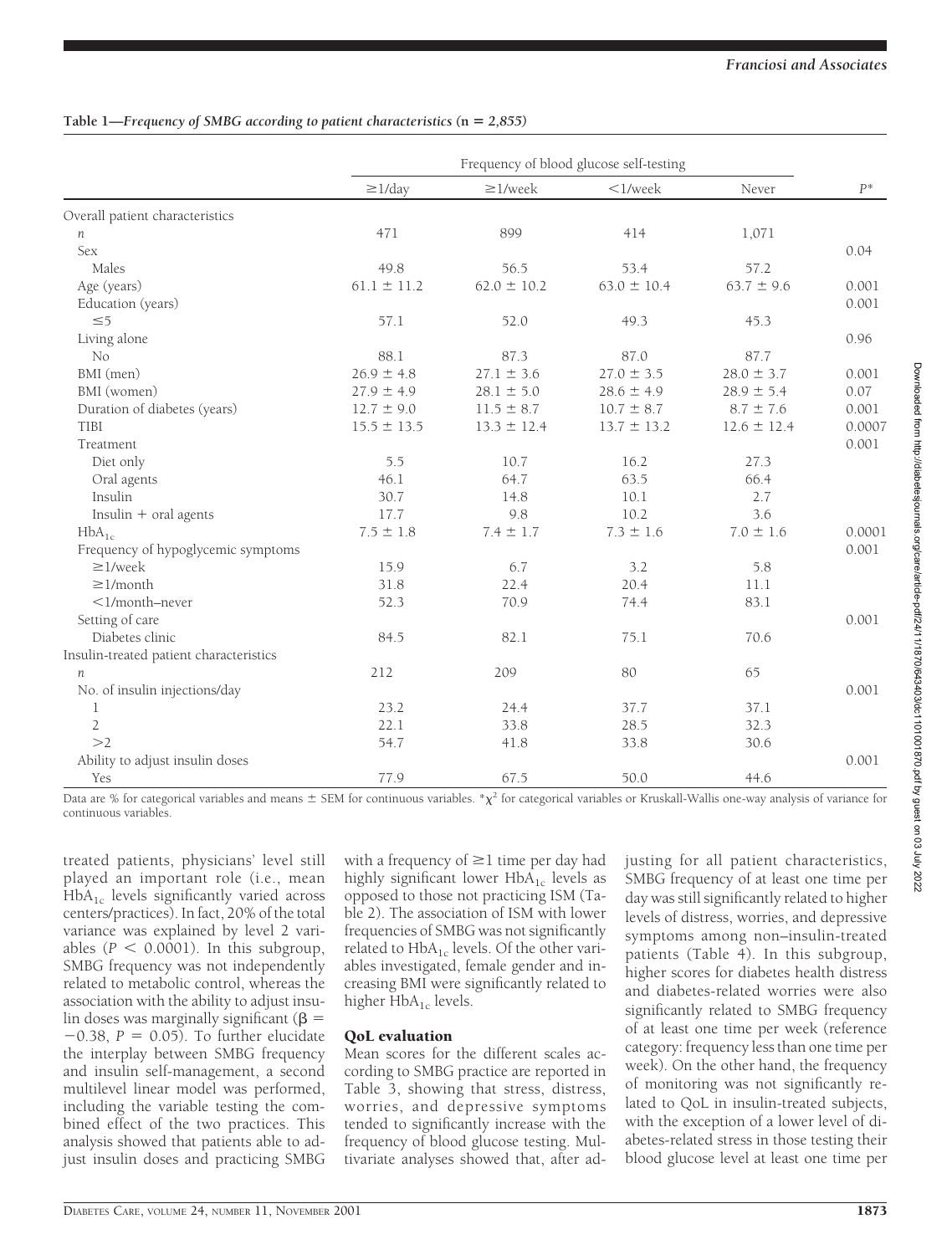| Table 2—Results of multilevel linear regression for $HbA_{1c}$ levels |  |  |
|-----------------------------------------------------------------------|--|--|
|-----------------------------------------------------------------------|--|--|

|                                        |          | Non-insulin-treated<br>patients | Insulin-treated<br>patients |                |
|----------------------------------------|----------|---------------------------------|-----------------------------|----------------|
| Fixed effects                          | β        | $\boldsymbol{P}$                | β                           | $\overline{P}$ |
| Level 1 covariates                     |          |                                 |                             |                |
| Women                                  | 0.22     | 0.001                           | 0.33                        | 0.038          |
| <b>BMI</b>                             | 0.02     | 0.003                           | 0.04                        | 0.050          |
| Diabetes duration                      | 0.02     | < 0.001                         | 0.01                        | 0.320          |
| Diabetes treatment                     |          |                                 |                             |                |
| Diet alone versus oral agents (rc)     | $-0.71$  | < 0.001                         |                             |                |
| SMBG frequency                         |          |                                 |                             |                |
| $\geq$ 1/day                           | 0.30     | 0.008                           |                             |                |
| $\geq$ 1/week                          | 0.27     | < 0.001                         |                             |                |
| $\leq$ 1/week or never (rc)            |          |                                 |                             |                |
| Combined effect of SMBG and ISM        |          |                                 |                             |                |
| ISM yes/SMBG ≥1/day                    |          |                                 | $-0.55$                     | 0.015          |
| ISM yes/SMBG $\geq$ 1/week             |          |                                 | $-0.31$                     | 0.178          |
| ISM yes/SMBG <1/week                   |          |                                 | $-0.33$                     | 0.244          |
| ISM no/SMBG any (rc)                   |          |                                 |                             |                |
|                                        |          | Proportion of                   |                             | Proportion of  |
| Random effects                         | Estimate | total variance                  | Estimate                    | total variance |
| Level 2 variance (random intercept)    | 0.62     | 27%                             | 0.62                        | 19%            |
| Level 1 variance (residual)            | 1.71     | 73%                             | 2.61                        | 81%            |
| Deviance test for the random intercept | $\chi^2$ | $\overline{P}$                  | $\chi^2$                    | P              |
|                                        | 237.62   | < 0.0001                        | 36.70                       | < 0.0001       |

rc, reference category.

week, as opposed to those not practicing SMBG (Table 4).

**CONCLUSIONS** — Despite the lack of clear evidence linking self-monitoring of blood glucose with improved glycemic control in patients with type 2 diabetes, the adoption of this practice is constantly increasing. In a study performed in Italy in 1994 (16), the proportion of insulintreated patients with type 2 diabetes who practiced SMBG at least once per day was 13.9%, whereas our data show that the proportion has increased to more than one third, reaching 46% among subjects treated with three or more insulin injections per day and 56.6% among those reporting frequent hypoglycemic symptoms. Consistent with previous findings, SMBG is still less frequently used in older and less educated patients and in those treated by GPs (16).

From the evaluation of a large population with type 2 diabetes, it is shown that, under routine clinical practice conditions, a correlation between selfmonitoring and better metabolic control is present for insulin-treated subjects only. In fact, among patients not treated with insulin, a higher frequency of SMBG was related to higher  $HbA_{1c}$  levels, thus suggesting that patients with poor metabolic control have a greater tendency to self-monitor (17). The different patterns of association between glycemic control and SMBG in subjects treated or not treated with insulin are unlikely to be attributable to differences in the ability to perform this practice. In fact, non– insulin-treated patients who monitored

their blood glucose level at least once per week were younger and more educated than those treated with insulin (age  $>$ 65 years, 36 vs. 42%, respectively;  $\leq$ 5 years of education, 45 vs. 51%, respectively).

Among insulin-treated patients, the benefit of SMBG for metabolic control seems to be restricted to those who are able to adjust their insulin doses, supporting the concept that glucose selfmonitoring is effective only when used for self-management (3). In two recent articles, no association was found between SMBG and  $HbA_{1c}$  in insulin-treated subjects with type 2 diabetes (17,18); nevertheless, no attempt was made to evaluate the joint effect of SMBG practice and ability to self-manage insulin doses on metabolic control. In this respect, our data strongly suggest that SMBG can have an important role in improving metabolic control if it is an integral part of a wider educational strategy devoted to the promotion of patient autonomy in the management of the disease. These aspects of diabetes care seem to be particularly unsatisfactory in patients treated by GPs, despite their central role in ensuring the continuity of care in a large proportion of patients with type 2 diabetes in Italy. In this respect, there is an urgent need to improve the coordination between GPs and diabetes centers and to redefine the responsibilities of each of the two health care systems, particularly as far as educational aspects are concerned.

Multilevel analysis also showed that a substantial variation in the percentage of patients practicing SMBG and mean HbA<sub>1c</sub> levels is present among different centers/practices. Nevertheless, aside from the findings relative to general practice, none of the level 2 variables tested showed independent predictive value. More complex organizational and structural aspects, not captured by the infor-

| Table 3-QoL scores according to the frequency of SMBG |  |  |  |
|-------------------------------------------------------|--|--|--|

|                          |                 | Frequency of SMBG |                 |                 |        |  |  |
|--------------------------|-----------------|-------------------|-----------------|-----------------|--------|--|--|
| QoL domain               | $\geq$ 1/day    | $\geq$ 1/week     | $\leq$ 1/week   | Never           | $P^*$  |  |  |
| n                        | 471             | 899               | 414             | 1,071           |        |  |  |
| Diabetes-related stress  | $51.6 \pm 20.5$ | $47.7 \pm 19.9$   | $49.5 \pm 19.0$ | $44.1 \pm 19.2$ | 0.0001 |  |  |
| Diabetes health distress | $44.1 \pm 26.0$ | $37.9 \pm 25.8$   | $37.1 \pm 25.6$ | $28.5 \pm 24.5$ | 0.0001 |  |  |
| Diabetes-related worries | $60.6 \pm 24.6$ | $53.7 \pm 27.1$   | $50.2 \pm 28.2$ | $48.5 \pm 28.6$ | 0.0001 |  |  |
| Depressive symptoms      | $23.3 \pm 10.7$ | $20.9 \pm 10.8$   | $21.6 \pm 10.4$ | $19.9 \pm 10.4$ | 0.0001 |  |  |
| $(CES-D)$                |                 |                   |                 |                 |        |  |  |

Data are means  $\pm$  SEM unless otherwise indicated. \*Kruskall-Wallis one-way analysis of variance.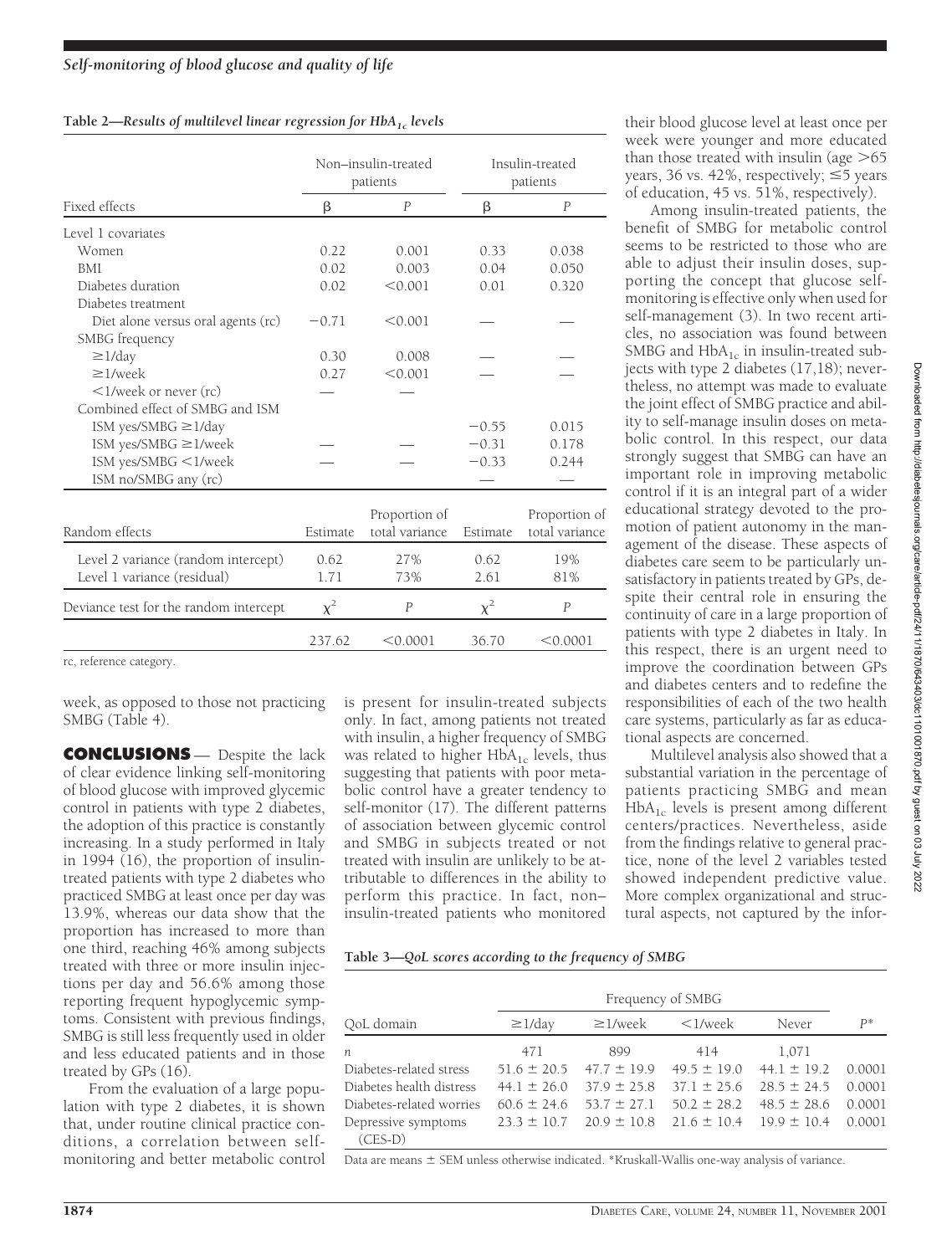|                          | Insulin-treated patients<br>Frequency of blood glucose self-testing |      |               |                                | Non-insulin-treated patients<br>Frequency of blood glucose self-testing |                         |               |        |
|--------------------------|---------------------------------------------------------------------|------|---------------|--------------------------------|-------------------------------------------------------------------------|-------------------------|---------------|--------|
|                          |                                                                     |      |               |                                |                                                                         |                         |               |        |
|                          | $\geq 1$ /day (n = 212)<br>$\geq$ 1/week (n = 209)                  |      |               | $\geq$ 1/day ( <i>n</i> = 227) |                                                                         | $\geq$ 1/week (n = 641) |               |        |
| OoL domain               | $\beta$ (SEM)                                                       | P    | $\beta$ (SEM) | P                              | $\beta$ (SEM)                                                           |                         | $\beta$ (SEM) | P      |
| Diabetes-related stress  | $-2.49(2.20)$                                                       | 0.26 | $-5.49(2.17)$ | 0.01                           | 2.06(1.51)                                                              | 0.17                    | 1.07(1.00)    | 0.29   |
| Diabetes health distress | $-2.44(2.71)$                                                       | 0.37 | $-2.86(2.68)$ | 0.29                           | 8.17(1.87)                                                              | 0.0001                  | 5.52(1.25)    | 0.0001 |
| Diabetes-related worries | 3.22(2.61)                                                          | 0.22 | $-0.42(2.59)$ | 0.87                           | 10.88(2.21)                                                             | 0.0001                  | 3.67(1.47)    | 0.01   |
| Depressive symptoms      | $-1.03(1.77)$                                                       | 0.56 | $-3.16(1.75)$ | 0.07                           | 2.27(1.17)                                                              | 0.05                    | 0.71(0.78)    | 0.36   |

**Table 4—***Relationship between blood glucose self-testing and QoL: results of multiple regression analyses*

All analyses are adjusted for the following variables: age, gender, living status, education, TIBI, BMI, duration of diabetes, treatment, number of insulin injections, frequency of hypoglycemic symptoms, ability to self-adjust insulin doses,  $HbA_{1c}$  value, setting of care. The  $\beta$  parameters are estimated by considering a frequency 1/week as the reference category.

mation available, can thus be responsible for our findings.

The analyses relative to QoL add another important element against the indiscriminate use of SMBG in non–insulintreated patients with type 2 diabetes. In fact, in these subjects, self-monitoring was not significantly related to better metabolic control and was associated with higher levels of frustration, worries, and depression. As suggested by other authors, the correlation with poorer psychological well-being could be related to the feeling of powerlessness caused by unsatisfactory results patients are not able to improve (3). The association between SMBG and poorer QoL was not evident in insulin-treated subjects, for whom one can speculate that the positive effect on metabolic control can counterbalance the psychological and physical discomfort and the inconvenience of testing (3).

Given these findings, the evidence that SMBG would benefit the metabolic control of type 2 diabetic patients is limited to 380 patients who are able to adjust insulin doses (13% of the whole sample; 66% of insulin-treated patients). Unfortunately, less than half of these patients (44%) tested their blood glucose at least once per day, a frequency that was associated with better metabolic control.

As a final point, some of the possible limitations of our study need to be discussed. First, the cross-sectional nature of our analysis does not allow any causal inference for the associations emerged. Although we tried to minimize confounding effects by taking into consideration a large array of patient and care-related characteristics, only properly designed randomized clinical trials could ensure that the associations observed do not reflect a ten-

dency to prescribe more frequent SMBG to those who are in worse metabolic control or have poorer quality of life. Furthermore, a factorial design could be useful to examine whether any effect of SMBG is contingent on uses of SMBG in making treatment decisions.

Second, we classified patients as practicing SMBG on the basis of the reported average number of blood glucose measurements per day, with no possibility of assessing the true frequency and scheduling of blood glucose tests. However, surveys are commonly used to explore patient practices (17); furthermore, the high correlation between the answers given to the two separate questions regarding SMBG frequency give reassurance regarding the reliability of the information. It is also unlikely that more strict criteria regarding SMBG practice would have changed the overall picture emerging from our data.

Third, we did not investigate whether the non–insulin-treated patients were instructed to use SMBG to vary their carbohydrate intakes, exercise levels, or oral agent doses or to detect hypoglycemia. Therefore, at least in theory, there could be some subgroups for which SMBG could be of benefit. Nevertheless, it should be underlined that, at least in Italy, SMBG is seldom recommended for these purposes, mainly because of the lack of any substantial evidence supporting the effectiveness of this practice for reasons other than insulin self-management.

Finally, both diabetes clinics and GPs were selected on the basis of their willingness to participate. Nonetheless, the great number of participants, reflecting different settings of care and practice styles, offer sufficient reassurance relative to the generalizability of our findings.

In conclusion, our results indicate that it seems prudent to recommend SMBG practice to those type 2 diabetic patients who are able to use the information for their day-by-day glycemic control to adjust insulin doses. We do not have evidence to support the extension in the use of this practice to the majority of type 2 diabetic patients. To further elucidate these aspects, future research should carefully investigate the joint role of SMBG and education on life-style changes.

**Acknowledgments**— This study was supported by Pfizer Italiana S.p.A. G.D.B. is supported by a Sergio Cofferati fellowship.

Parts of this study were presented in abstract form at the 61st annual meeting of the American Diabetes Association, Philadelphia, Pennsylvania, 22–26 June 2001.

## **APPENDIX**

The QuED Study Group —Quality of care and outcomes in type 2 diabetes **Scientific committee** Vittorio Caimi, MD; Fabio Capani, MD; Andrea Corsi, MD; Roberto Della Vedova, MD; Massimo Massi Benedetti, MD; Antonio Nicolucci, MD; Claudio Taboga, MD; Massimo Tombesi, MD; Giacomo Vespasiani, MD. **Investigators**

**Diabetologists** Rinaldi R, Papini E, Pagano A, Petrucci L —Albano Laziale (RM); Maresca P, Malvicino F —Alessandria; Corsi A, Torre E, Ponzani P, Menozzi F —Arenzano (GE); Baracchi S, Iorini M —Asola (MN); Gentile L —Asti; Di Berardino P —Atri (TE); Dell'Aversana P —Aversa (CE); Savino T —Bari; Amore G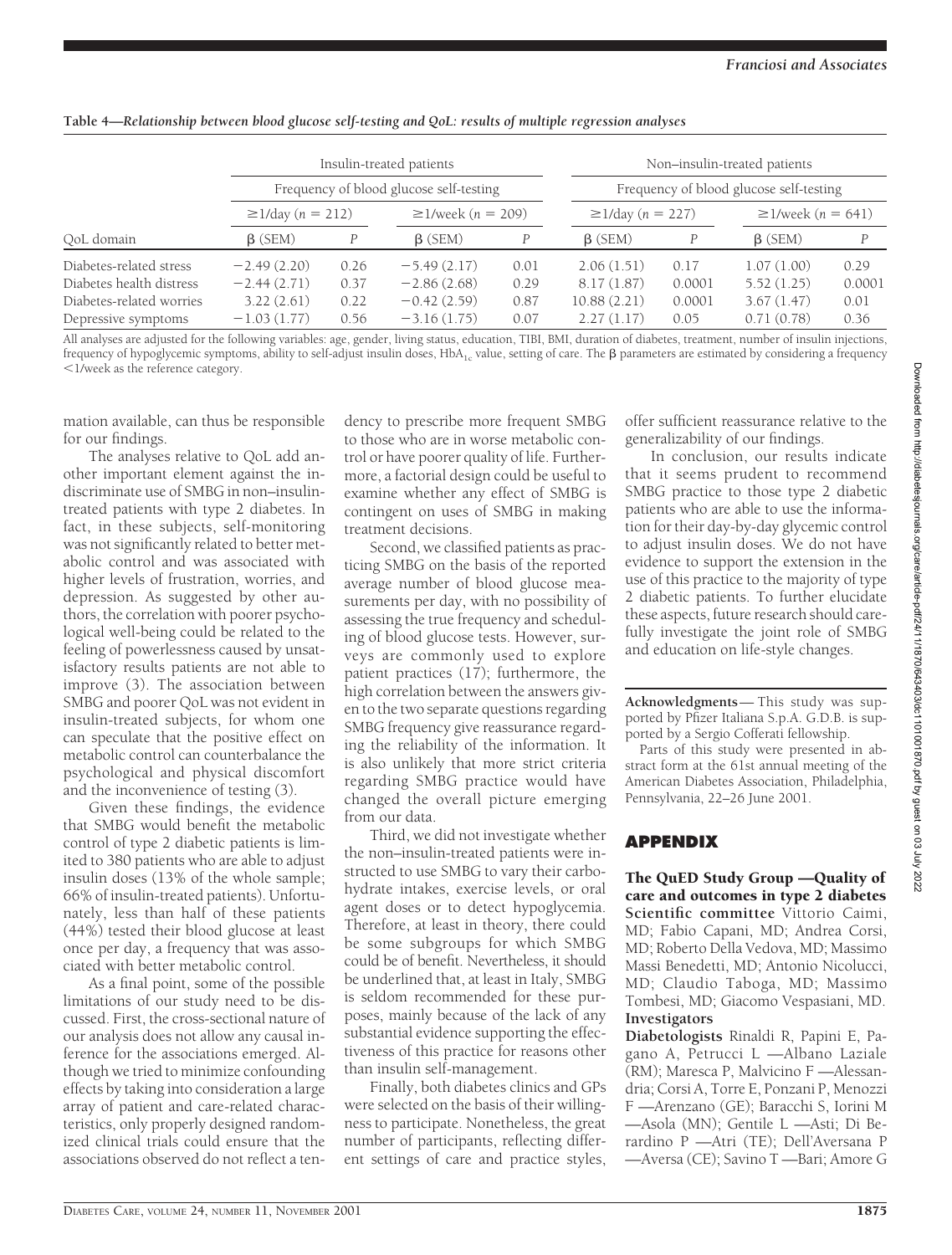—Bassano Del Grappa (VI); Zerella F —Benevento; Travaglino F, Morone G —Biella; Pinna N —Borgosesia (VC); Poli MA —Bovolone (VR); Sanna AM, Carboni L, Farci F, Contini P, Brundu M —Cagliari; Nativo B, Medico C —Caltagirone (CT); Vancheri F, Burgio a —Caltanissetta; De Fini M —Carbonara (BA); Vincis L, Renier G—Carbonia (CA); Bargero G, Caramellino A, Ghezzo G —Casale Monferrato (AL); Grosso J —Castel di Sangro (AQ); De Simone G, Gentile S, Gaeta I —Castellammare di Stabia (NA); Cafaro A —Castellaneta (TA); Panzolato L —Castiglione delle Stiviere (MN); Trinelli V —Ciriè (TO); Campanelli C, Norgiolini R —Citta` di Castello (PG); Pastorelli R, Fiore S —Colleferro (RM); Testero S —Cologno Monzese (MI); Staiano` A—Corigliano Calabro (CS); Cazzalini C, Menozzi F, Inzoli S, Valsecchi C —Crema (CR); Borretta G, Magro G, Cesario F, Piovetan A, Procopio M —Cuneo; De Giuli G —Darfo Boario Terme (BS); Marelli G, Bellato L —Desio (MI); Richini D —Esine (BS); Muscogiuri A, Tanzarella F —Francavilla Fontana (BR); Santilli E, Versace GS —Frascati (RM); Morandi G, Mazzi C —Gallarate (VA); Melga P, Cheli V, De Pascale A —Genova; Majellaro V —Giovinazzo (BA); D'Ugo E —Gissi (CH); Pisano G, Vacca F, Fois A —Isili (NU); Morea A —Isola della Scala (VR); De Giorgio L, Lecis R —La Spezia; Pupillo M —Lanciano (CH); Tagliaferri M, Vitale C —Larino (CB); Nuzzo M, Formoso G, Cosi D —Lecce; Caldonazzo A —Leno (BS); Lorenti I —Lentini (SR); Barbaro D, Orsini P —Livorno; Guarneri R, Guarneri I —Locri (RC); Maolo G, Giovagnetti M —Macerata; Saggiani F, Pascal G, Dina E —Mantova; Sciangula L, De Patre P, Azzalini F, Mauri C, Roncoroni C—Mariano Comense (CO); Venezia A, Morea R —Matera; Pata P, Mancuso T, Cozzolino A, De Francesco C —Messina; Negri S, Adda G, Zocca A, Perdomini AG, Pizzi GL —Milano; Gentile S, Guarino G, Oliviero B, Scurini C, Turco S, Fischetti A, Marino MR, Di Giovanni G, Borrelli G —Napoli; Trovati M, Ponziani MC —Orbassano (TO); Torchio G, Palumbo P —Paderno Dugnano (MI); Belotti ML —Palazzolo sull'Oglio (BS); Provenzano V, Imparato S, Aiello V —Partinico (PA); Bazzano S, Nosetti G —Pavia; Antonacci E —Penne (PE); Capani F, Vitacolonna E, Ciccarone E, Ciancaglini R, Di Martino G, La Penna G —Pescara; Galeone F —Pescia (PT);

Giorgi D Pierfranceschi, De Joannon U, Matteo M, Bianco M, Zavaroni D —Piacenza; Ruffino C —Pietra Ligure (SV); Bassi E, Ghirardi R —Pieve di Coriano (MN); Lieto C —Pomigliano d'Arco (NA); De Simone G, Riccio M —Portici (NA); Gelisio R, Moretti M —Portogruaro (VE); Bianchi A, Dagani R —Rho (MI); Tatti P, Di Mauro P, Cristofanelli D, Cappelloni D, Urbani A, Leotta S, Ceccarelli G, Mauceri M, La Saracina MF, Baldelli A, Napoli A, Morano S, Cipriani R, Gabriele A, Pantellini F, Liguori M, Laurenti O, De Mattia G —Roma; Monesi G, Mollo F, Manunta R, Lisato G, Beretta F, Bellinetti L, Bordon P —Rovigo; Bagolin E —San Dona` di Piave (VE); Clementi L, Vespasiani G –San Benedetto del Tronto (AP); Del Vecchio E, Orio F, Caggiano D, Tenuta M —Salerno; Arca GM, Scardaccio V —Sassari; Diana A, Montegrosso G, Grottoli S, Tati M, Della Valle MP —Savigliano (CN); Galenda P —Sondalo (SO); Libera E —Sondrio; Diodati MB, Tritapepe A —Sulmona (AQ); Coppola C, Bosi M —Suzzara (MN); Magno M, Scarpa E —Taranto; Lattanzi E, Damiani G, Di Michele D, Fava A, Di Pietro E, Brancali M —Teramo; Veglio M, D' Andrea M, Grassi A, Bruno A, Pisu E, Bruno G, Tagliaferro V, Passera P, Trento M —Torino; Margiotta a —Tradate (VA); Bossi A —Treviglio (BG); Taboga C, Mreule S, Noacco C, Colucci F, Tonutti L —Udine; Sposito S —Velletri (RM); Bogazzi AR —Venaria (TO); Moro E, Zanbon C, Pais M, Bittolo Bon G, Sfriso A —Venezia; Francesconi MF, Erle G –Vicenza.

**General practitioners** Sabbi D —Arquata Scrivia (AL); Mazzarino A —Aversa (CE); Lippa L —Avezzano (AQ); Casassa Vigna M —Balangero (TO); D'Alessandro A—Bari; Caniglia N—Barrea (AQ); Brancati F —Brugherio (MI); Omati G —Bussero (MI); Danti G —Buttapietra (VR); Pascali L —Camerano (AN); Ragazzi G —Camisano Vicentino (VI); Di Paolo L —Campo Di Giove (AQ); Di Febo E —Carsoli (AQ); Ferrari P, Ballarini L — Castel D'azzano (VR); Tonello P —Castelgomberto (VI); Capilupi V —Catanzaro; De Giorgi D —Cavallino (LE); Spiezio C —Cirie` (TO); Della Cagnoletta F —Colorina (SO); Beretta E —Concorezzo (MI); Nepote Fus MT, Rapacciuolo T —Corio (TO); Cannelli B —Corridonia (MC); Metrucci A —Cutrofiano (LE); Veldorale A —Druento (TO); Ioverno E, Visentin G —Dueville (VI); Bellino L —Firenze; Brizio E —Fossano (CN); Zanellato E

—Front (TO); Frapporti G —Fumane (VR); Della Vedova R —Gradisca d'Isonzo (GO); Gesualdi F —Latronico (PZ); Mola E, Bosco T, Fiume D —Lecce; Falcoz M —Loira (TV); Martinelli G—Lovere (BG); Tombesi M, Caraceni L —Macerata; Di Giovanbattista E –Magnano in Riviera (UD); Ermacora T —Maiano (UD); Gualtiero A —Malo (VI); Morelli F, Capozza G —Matera; Musso M —Mathi (TO); Pagliani S, Longoni P —Milano; Caimi V, Parma E, Riva MG, Bosisio M —Monza (MI); Bertini L —Monzuno (BO); Barra R, D'Alessandro FM, Alano R —Napoli; Barberio L —Paganica (AQ); Petrona Baviera F —Palermo; De Matteis C —Paola (CS); Anglano B —Verona; Scarpolini P —Pescantina (VR); Milano M, Bernabè S -Pianezza (TO); Ferrara F —Pisticci (MT); Filippi S —Pontremoli (MS); Tosetti C —Porretta Terme (BO); Dorato P —Pozzuoli (NA); Moro A —Preganziol (TV); La Terra Bella B —Ragusa; Marziani M —Reggio Emilia; Burzacca S —Rivalta Di Torino (TO); Zamboni A —Ro (FE); Saliceti F, Bartoletti PL, Spalletta L —Roma; Bonicatto L —San Francesco al Campo (TO); Catalano A —San Leucio del Sannio (BN); Crapesi L —San Lorenzo Isontino (GO); Greco M —San Pietro in Lama (LE); Mattana G —San Sperate (CA); Agnolio ML —Sandrigo (VI); Piazza G —Santorso (VI); Lattuada G —Saronno (VA); Gambarelli L —Scandiano (RE); Bussotti A —Sesto Fiorentino (FI); Pinsuti A —Sinalunga (SI); Signorati L —Sommacampagna (VR); Baggi V —Sordio (LO); Riundi R —Sumirago (VA); Uberti M, Mondazzi AR, Massaro R —Torino; Massignani D—Valdagno (VI); Gazzetta F, Bianchetti F, Molla D —Varese; Marino R, Gribaldo E —Venaria (TO); Aramini E —Vercelli; Galopin T, Pettenella G, Bonollo E, Botto Micca M, Mezzasalma G —Verona; Luvisi PF —Viareggio (LU); Frigo A, Cabri G, Simionato C —Vicenza; Bevilacqua S, Longhi L —Viterbo; Dezio G —Vittoria (RG).

#### **References**

- 1. American Diabetes Association: Tests of glycemia in diabetes. *Diabetes Care* 24 (Suppl. 1):S80–S82, 2000
- 2. Faas A, Schellevis FG, van Eijk JTM: The efficacy of self-monitoring of blood glucose in NIDDM subjects. *Diabetes Care* 20:1482–1486, 1997
- 3. Gallichan M: Self monitoring of glucose by people with diabetes: evidence based